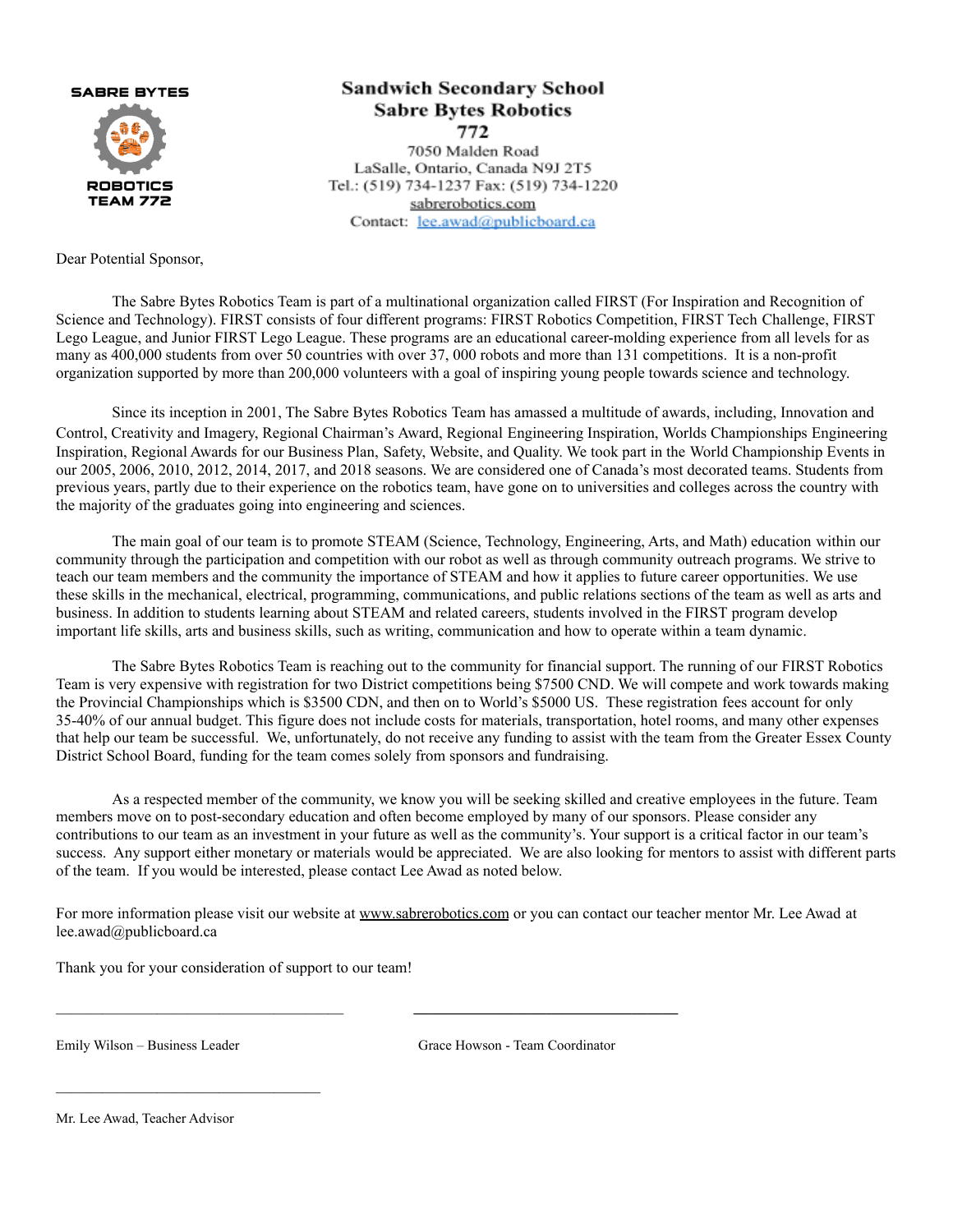

## **Sandwich Secondary School Sabre Bytes Robotics - Team 772**

7050 Malden Road LaSalle, Ontario, Canada N9J 2T5 Tel.: (519) 734-1237 Fax: (519) 734-1220 sabrerobotics.com Contact: [lee.awad@publicboard.ca](mailto:lee.awad@publicboard.ca)

In recognition of any financial or material contributions, your company will be promoted in various ways. will not be in place this year. The chart below provides a breakdown of the benefits of your sponsorship. We appreciate and accept all donations to our team. Material donations will be honored as sponsorship for the approx. MSRP value. Unfortunately, due to the pandemic and in-person restrictions, the benefits that have a star next to them will not be in place this year or will be modified to fit our virtual circumstances.

| Level         | <b>Contributions</b>      | <b>Benefits to Sponsor</b>                                                                                                                                                                                                                                                                                                                                                                                        |
|---------------|---------------------------|-------------------------------------------------------------------------------------------------------------------------------------------------------------------------------------------------------------------------------------------------------------------------------------------------------------------------------------------------------------------------------------------------------------------|
| Diamond       | $$5000.00+$               | -Sponsor logo on the team website<br>-Large sponsor logo on the T-shirt<br>-Large sponsor logo on the robot*<br>-Company mention in media releases (letters, presentations, displays<br>$etc.$ <sup>*</sup><br>-Two free tickets to attend our annual Sponsor Appreciation Banquet*<br>-Updates on team status throughout the year<br>-Bonus mention during team selection*<br>-Mention on social media platforms |
| Platinum      | \$2000.00 to<br>\$4999.99 | -Sponsor logo on the team website<br>-Large sponsor logo on the T-shirt<br>-Large sponsor logo on the robot*<br>-Company mention in media releases (letters, presentations, displays<br>$etc.$ <sup>*</sup><br>-Two free tickets to attend our annual Sponsor Appreciation Banquet*<br>-Updates on team status throughout the year<br>-Mention on social media platforms                                          |
| Gold          | \$1000.00 to<br>\$1999.99 | -Sponsor logo on the team website<br>-Sponsor logo on the T-shirt<br>-Medium sponsor logo on the robot*<br>-Company mention in media releases (letters, presentations, displays<br>$etc.$ <sup>*</sup><br>-One free ticket to attend our annual Sponsor Appreciation Banquet*<br>-Updates on team status throughout the year<br>-Mention on social media platform                                                 |
| Silver        | \$500.00 to<br>\$999.99   | -Sponsor logo on the team website<br>-Small sponsor logo on the T-shirt<br>-Small sponsor logo on the robot*<br>-One free ticket to attend our annual Sponsor Appreciation Banquet*<br>-Updates on team status throughout the year                                                                                                                                                                                |
| <b>Bronze</b> | $$100.00$ to<br>\$499.99  | -Sponsor logo on the team website<br>-Sponsor name on the T-shirt                                                                                                                                                                                                                                                                                                                                                 |